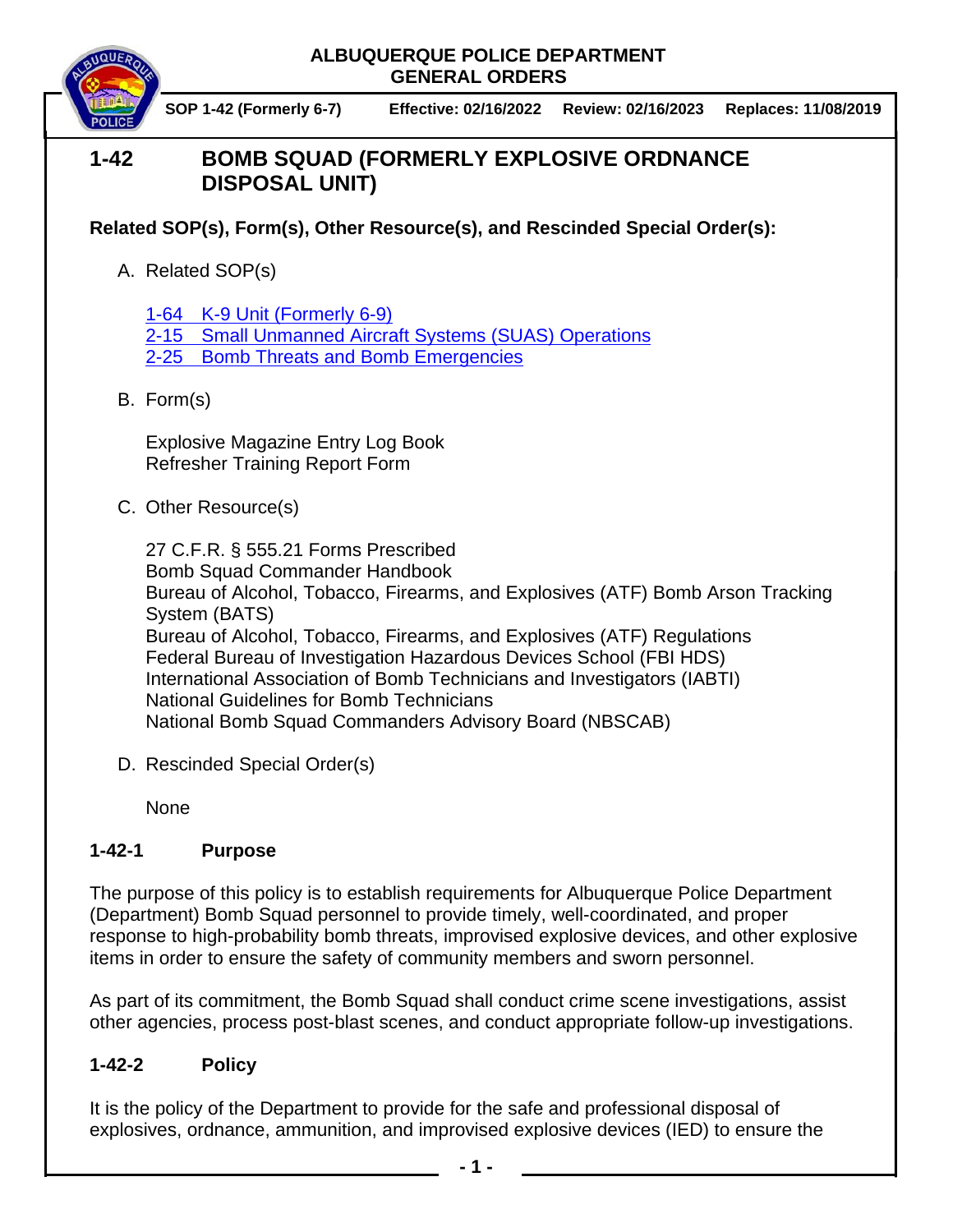|     | QUE          |                                                                                                                                                                                                         | <b>ALBUQUERQUE POLICE DEPARTMENT</b><br><b>GENERAL ORDERS</b> |                    |                      |
|-----|--------------|---------------------------------------------------------------------------------------------------------------------------------------------------------------------------------------------------------|---------------------------------------------------------------|--------------------|----------------------|
|     |              | <b>SOP 1-42 (Formerly 6-7)</b>                                                                                                                                                                          | <b>Effective: 02/16/2022</b>                                  | Review: 02/16/2023 | Replaces: 11/08/2019 |
|     |              | safety of community members and sworn personnel while providing effective and<br>constitutional policing.                                                                                               |                                                               |                    |                      |
| N/A | $1 - 42 - 3$ | <b>Definitions</b>                                                                                                                                                                                      |                                                               |                    |                      |
|     |              | A. Bomb Emergency                                                                                                                                                                                       |                                                               |                    |                      |
|     |              | A suspected or actual bomb or device that has been located or when an explosion<br>occurs.                                                                                                              |                                                               |                    |                      |
|     |              | <b>B.</b> Bomb Threat                                                                                                                                                                                   |                                                               |                    |                      |
|     |              | A suspected bomb or explosive device that has been reported but not located.                                                                                                                            |                                                               |                    |                      |
|     |              | C. Improvised Explosive Device (IED)                                                                                                                                                                    |                                                               |                    |                      |
|     |              | A bomb constructed and deployed in ways other than in conventional military action.                                                                                                                     |                                                               |                    |                      |
|     |              | D. Ordnance                                                                                                                                                                                             |                                                               |                    |                      |
|     |              | Any military-grade munitions or explosive devices.                                                                                                                                                      |                                                               |                    |                      |
|     | $1 - 42 - 4$ | Qualifications                                                                                                                                                                                          |                                                               |                    |                      |
|     |              | A. Sworn personnel who apply for a position in the Bomb Squad understand that the<br>position is strictly voluntary and shall:                                                                          |                                                               |                    |                      |
|     |              | 1. Not be color-blind;                                                                                                                                                                                  |                                                               |                    |                      |
|     |              | 2. Not be allergic to explosives;                                                                                                                                                                       |                                                               |                    |                      |
|     |              | 3. Possess the minimum rank of patrolman first class (P1C);                                                                                                                                             |                                                               |                    |                      |
|     |              | 4. Commit to work a minimum of a five (5) years as a Bomb Technician after<br>graduating from the Federal Bureau of Investigation's Hazardous Devices School<br>(FBI HDS), regardless of assignment(s); |                                                               |                    |                      |
|     |              | 5. Demonstrate the ability to work competently under stressful conditions;                                                                                                                              |                                                               |                    |                      |
|     |              | 6. Demonstrate the ability to work amiably with other members of the Bomb Squad;                                                                                                                        |                                                               |                    |                      |
|     |              | 7. Pass the FBI HDS application requirements and successfully graduate from the<br>FBI HDS;                                                                                                             |                                                               |                    |                      |
|     |              | 8. Be in good physical condition and maintain good physical condition while in the<br>Bomb Squad. Physical condition testing shall be completed semiannually;                                           |                                                               |                    |                      |

 $\overline{\mathbb{L}}$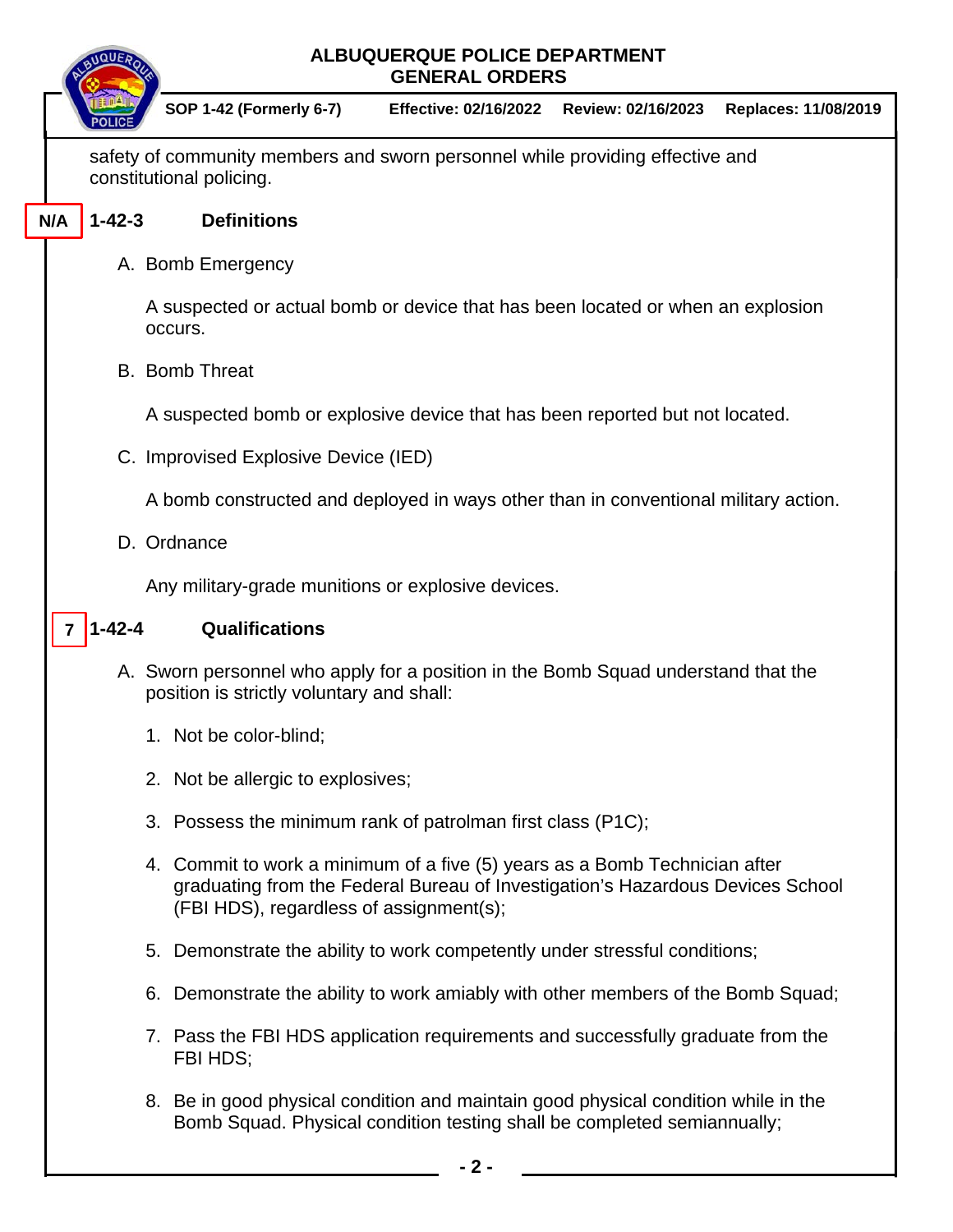

#### **ALBUQUERQUE POLICE DEPARTMENT GENERAL ORDERS**

**SOP 1-42 (Formerly 6-7) Effective: 02/16/2022 Review: 02/16/2023 Replaces: 11/08/2019**

- 9. Complete the Bomb Squad obstacle course in under twenty (20) minutes on an annual basis;
- 10.Once a year, pass the Cooper standards physical assessment with a minimum overall score of eighty percent (80%) and no less than sixty percent (60%) in any category; and
- 11.Be willing to:
	- a. Work varied and extended hours based on the needs of the Bomb Squad;
	- b. Respond to call-outs when not on call;
	- c. Travel out of town for conferences or other Bomb Squad related duties; and
	- d. Possess both mechanical and electrical aptitudes.

#### **1-42-5 Training 6**

**5**

**5**

**6**

A. General Requirement

All Bomb Squad personnel shall be required to participate in periodic, in-service training. The Bomb Squad Training Coordinator shall determine the training needs of the Department and the Bomb Squad and shall ensure that complete and accurate records of all training for Bomb Squad personnel.

- B. Initial/Proficiency Bomb Technician Training
	- 1. Each Bomb Squad officer, including the Bomb Squad Sergeant, shall satisfactorily complete the FBI HDS.
	- 2. Each Bomb Technician shall complete an on-the-job training (OJT) program with an experienced Bomb Technician until they exhibit proficiency in critical tasks, including, but not limited to:
		- a. Percussion Actuated Non-electric (PAN) Disrupter set-up and use;
		- b. All x-ray set up and use;
		- c. Bomb suit set up and use;
		- d. Miscellaneous equipment set up and use;
		- e. Explosive recognition, commercial and military;
		- f. Remote removal procedures, equipment set up and use;
		- g. Firearms familiarization and use;
		- h. Scene management; and
		- i. Training officer review.
	- 3. Proficiency training shall be conducted once a year and testing shall cover all aspects of Bomb Squad functions and equipment.
- C. Refresher Training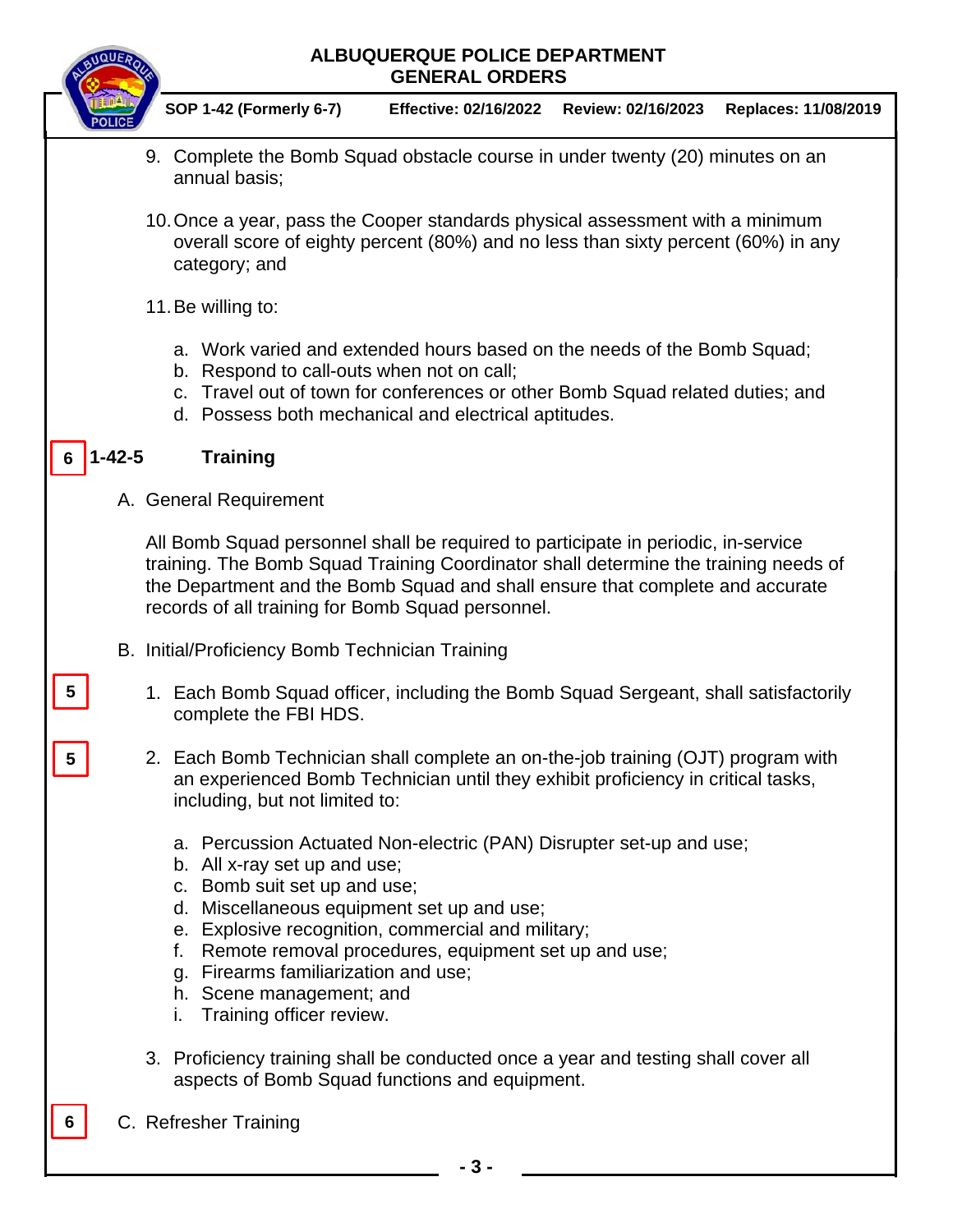|                         | UQUER  |    | ALBUQUERQUE POLICE DEPARTMENT<br><b>GENERAL ORDERS</b>                                                                                                                                                                                                   |                              |                    |                      |  |
|-------------------------|--------|----|----------------------------------------------------------------------------------------------------------------------------------------------------------------------------------------------------------------------------------------------------------|------------------------------|--------------------|----------------------|--|
|                         |        |    | <b>SOP 1-42 (Formerly 6-7)</b>                                                                                                                                                                                                                           | <b>Effective: 02/16/2022</b> | Review: 02/16/2023 | Replaces: 11/08/2019 |  |
| $\overline{\mathbf{5}}$ |        |    | 1. Each Bomb Squad officer shall train weekly. All Bomb Squad personnel are<br>required to train a minimum of two-hundred-eighty-eight (288) hours per year or<br>twenty-four (24) hours per month.                                                      |                              |                    |                      |  |
|                         |        |    | 2. Each training day shall be coordinated by a Bomb Technician. The duty to<br>coordinate training days shall rotate among all Bomb Technicians.                                                                                                         |                              |                    |                      |  |
|                         |        |    | 3. Each training session shall be documented on a training report form by the Bomb<br>Technician conducting the training.                                                                                                                                |                              |                    |                      |  |
|                         |        |    | 4. The Bomb Squad Sergeant shall compile the training report forms and ensure they<br>are entered into the BATS.                                                                                                                                         |                              |                    |                      |  |
|                         |        |    | 5. The Bomb Squad Sergeant shall maintain all training records and documentation.                                                                                                                                                                        |                              |                    |                      |  |
|                         |        |    | 6. A roster of attendance shall be completed for each training day.                                                                                                                                                                                      |                              |                    |                      |  |
|                         |        |    | 7. Each Bomb Technician shall attend outside refresher training, when possible.<br>These trainings can include all regional International Association of Bomb<br>Technicians and Investigators (IABTI) conferences, FBI HDS courses, and ATF<br>courses. |                              |                    |                      |  |
|                         |        |    | 8. Each Bomb Technician shall remain current on bombing incidents through the<br>review of FBI Bomb Data Center bulletins and by reading current books and<br>articles relating to the bomb disposal field.                                              |                              |                    |                      |  |
|                         |        |    | a. The Bomb Squad Sergeant may verify the Bomb Technician reviewed the<br>materials and may verify the materials were recently published and relevant to the<br>bomb disposal field.                                                                     |                              |                    |                      |  |
|                         | 1-42-6 |    | <b>Rules and Responsibilities</b>                                                                                                                                                                                                                        |                              |                    |                      |  |
|                         |        |    | A. Bomb Squad Chain of Command                                                                                                                                                                                                                           |                              |                    |                      |  |
| 6                       |        | 1. | The Bomb Technician shall report to the Bomb Squad Sergeant.                                                                                                                                                                                             |                              |                    |                      |  |
|                         |        |    | 2. The Bomb Squad Sergeant shall handle all Bomb Squad-related business.                                                                                                                                                                                 |                              |                    |                      |  |
|                         |        |    | 3. The Bomb Squad Sergeant shall be in charge of the Bomb Squad operation at the<br>scene of a Bomb Squad call.                                                                                                                                          |                              |                    |                      |  |
|                         |        |    | a. The Senior Bomb Technician shall be in charge of the operation at the scene of<br>the call if the Bomb Squad Sergeant is not present.                                                                                                                 |                              |                    |                      |  |
|                         |        |    | <b>B. Bomb Squad Personnel</b>                                                                                                                                                                                                                           |                              |                    |                      |  |

1. Bomb Squad personnel shall: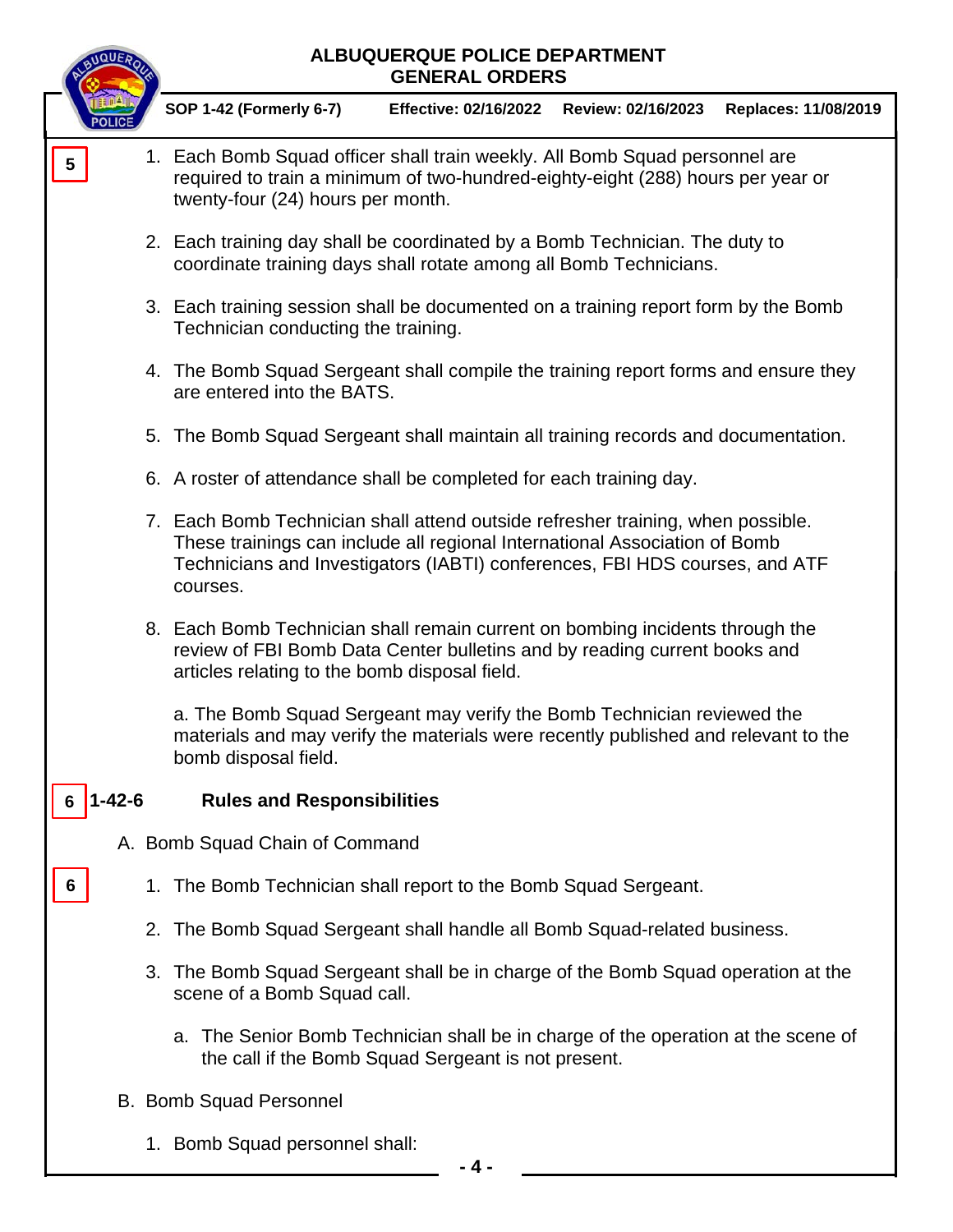|     | ALBUQUERQUE POLICE DEPARTMENT<br><b>GENERAL ORDERS</b>                                                                                                                                                                                                                                                                                                                                                                                                                                                                                                                                                                                                                                                                                                                                                                                                                                                                                                                                                                                                                                                                                                                                                                                                                                                                                                                                                                                    |  |
|-----|-------------------------------------------------------------------------------------------------------------------------------------------------------------------------------------------------------------------------------------------------------------------------------------------------------------------------------------------------------------------------------------------------------------------------------------------------------------------------------------------------------------------------------------------------------------------------------------------------------------------------------------------------------------------------------------------------------------------------------------------------------------------------------------------------------------------------------------------------------------------------------------------------------------------------------------------------------------------------------------------------------------------------------------------------------------------------------------------------------------------------------------------------------------------------------------------------------------------------------------------------------------------------------------------------------------------------------------------------------------------------------------------------------------------------------------------|--|
|     | <b>SOP 1-42 (Formerly 6-7)</b><br>Effective: 02/16/2022    Review: 02/16/2023<br>Replaces: 11/08/2019                                                                                                                                                                                                                                                                                                                                                                                                                                                                                                                                                                                                                                                                                                                                                                                                                                                                                                                                                                                                                                                                                                                                                                                                                                                                                                                                     |  |
| N/A | a. Respond to and dispose of any device known to contain, or suspected of<br>containing, explosive materials;<br>b. Respond to bomb threats when a suspected or actual explosive device is<br>located or when assistance is needed in conducting a search for a probable<br>device existing (refer to SOP Bomb Threats and Bomb Emergencies for<br>sanction classifications and additional duties);<br>c. Assist the Department or other law enforcement agencies in the investigation of<br>incidents involving explosives, IEDs, or suspected explosive devices;<br>d. Conduct follow-up investigations where an explosive device has been<br>detonated (post-blast) in order to process the scene for possible evidence;<br>e. Assist Evidence/Disposition Unit personnel by destroying evidence, weapons,<br>and dangerous drugs at the request of the Evidence/Disposition Unit or<br>pursuant to a court order;<br>Be responsible for instructing Department personnel in the recognition of<br>f.<br>explosives and the appropriate bomb threat procedures. Bomb Squad<br>personnel shall also provide bomb threat management training to outside<br>agencies and businesses; and<br>g. Respond to all instances where actual or suspected booby traps, including<br>improvised firearms, which have been located or are believed to exist.                                                                                        |  |
|     | C. Bomb Squad Sergeant                                                                                                                                                                                                                                                                                                                                                                                                                                                                                                                                                                                                                                                                                                                                                                                                                                                                                                                                                                                                                                                                                                                                                                                                                                                                                                                                                                                                                    |  |
| 3   | 1. The Bomb Squad Sergeant shall:<br>a. Inform the Tactical Section Lieutenant of Bomb Squad operations and Bomb<br>Squad call-outs;<br>b. Maintain contact between the Bomb Squad or Bomb Squad supervisors within<br>the New Mexico State Police (NMSP), and the United States Armed Forces, as<br>well as federal and state agencies;<br>c. Store and dispose of explosives when required. The Bomb Squad Sergeant<br>shall ensure that explosives are not stored in the Bomb Squad office area.<br>Explosives shall be stored in accordance with ATF storage regulations;<br>d. Maintain necessary records and filing of reports to designated personnel or<br>agencies;<br>e. Coordinate the Bomb Squad's activities at the scene of a bombing, accidental<br>explosion, or related incident, and submit a supplemental report to the<br>concerned investigating section or agency;<br>Ensure that all Bomb Squad equipment is maintained and is in a serviceable<br>f.<br>condition;<br>g. Conduct in-service training for Department Bomb Technicians and Department<br>personnel, when requested;<br>h. Conduct bomb threat response training for Department and civilian personnel,<br>when requested;<br>Conduct inventory of the explosive storage magazines every six (6) months;<br>i.<br>j.<br>Complete monthly reports detailing all training, deployments, field officer-related<br>activities, and inspections;<br>- 5 - |  |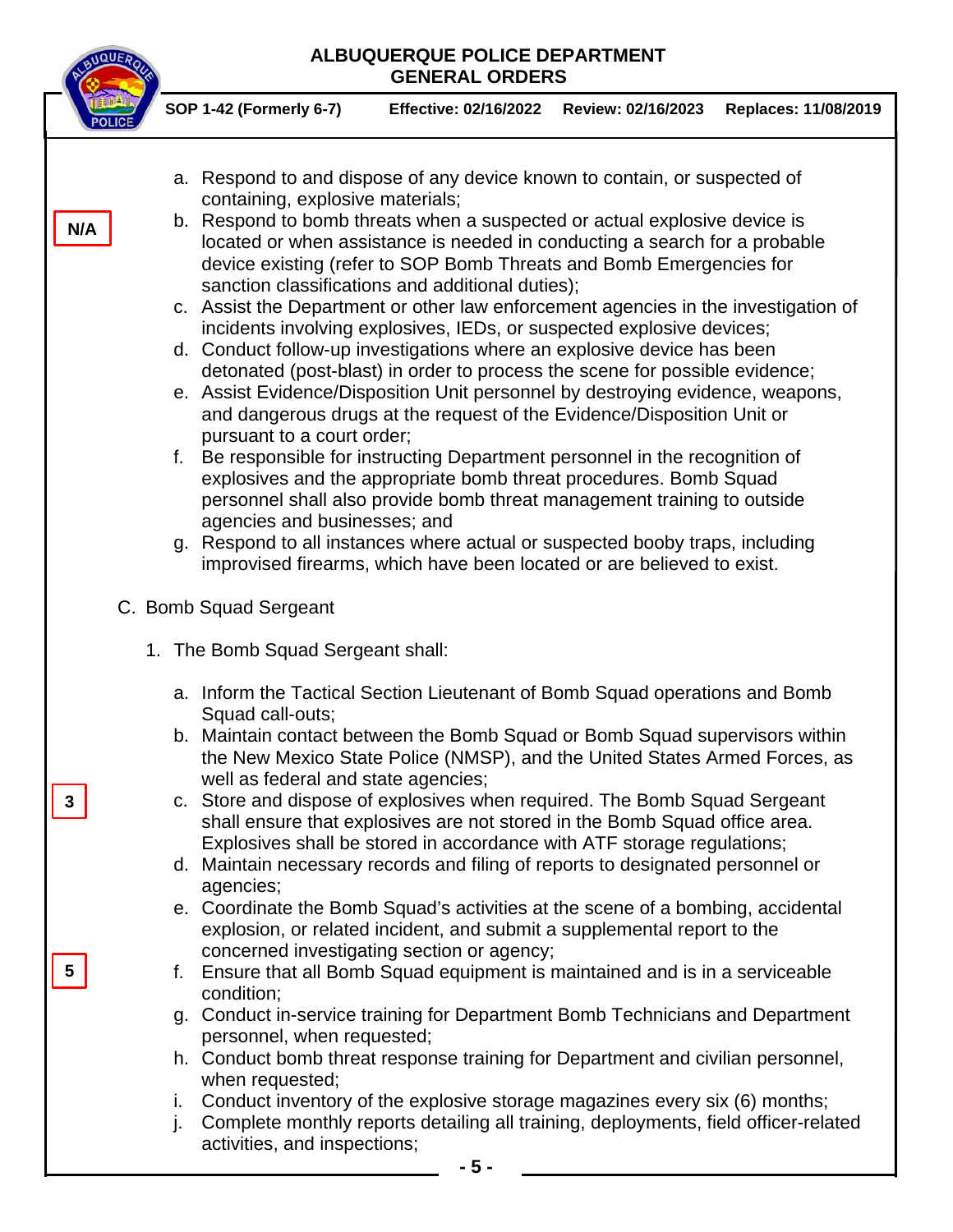## **ALBUQUERQUE POLICE DEPARTMENT GENERAL ORDERS SOP 1-42 (Formerly 6-7) Effective: 02/16/2022 Review: 02/16/2023 Replaces: 11/08/2019** k. Conduct monthly vehicle inspections of Bomb Squad personnel; and l. Perform such duties or assignments as designated by the Tactical Section Commander. D. Bomb Squad Officer 1. A Bomb Squad officer shall: a. Conduct render-safe procedures for all incidents involving explosives or IEDs; b. Respond to, and where necessary, direct the response to bomb threats (refer to SOP Bomb Threats and Bomb Emergencies for sanction classifications and additional duties); c. Provide bomb security for visiting dignitaries and special events; d. Conduct scene investigations for incidents involving explosives, IEDs, suspicious packages, and post-blast occurrences; e. Write a Uniform Incident Report on all incidents where: i. An IED or suspected device was rendered safe; ii. An explosive device has detonated; or iii. When requested by an outside agency or by the Bomb Squad Sergeant. f. If the member is the Primary Bomb Technician, complete ATF Bomb Arson Tracking System (BATS) reports for all incidents covered under BATS guidelines. These reports shall be submitted electronically, consistent with 27 C.F.R. § 555.21; g. Provide testimony as an expert witness in state and federal courts; h. Maintain all Bomb Squad officer and team equipment and ensure that it is serviceable; i. Maintain the bomb range; j. Advise the Bomb Squad Sergeant of all call-outs, daily activities, equipment/supply needs, and problems; k. Provide explosives recognition demonstrations to sworn and civilian personnel when requested and approved by the Bomb Squad Sergeant; l. Maintain contact between the Bomb Squad and Bomb Squad supervisors within the New Mexico State Police and the United States Armed Forces, as well as federal and state agencies; m. Respond to any requests for amnesty from community members regarding the voluntary surrender of explosives without criminal penalties; and n. Respond to all amnesty calls by completing a Uniform Incident Report and BATS report. E. On-Call Status 1. Bomb Squad personnel shall be available for calls twenty-four (24) hours a day, seven (7) days a week, unless leave has been approved by the Bomb Squad Sergeant. 2. Bomb Squad personnel who are FBI HDS-certified shall handle all call-outs. **5 6 N/A**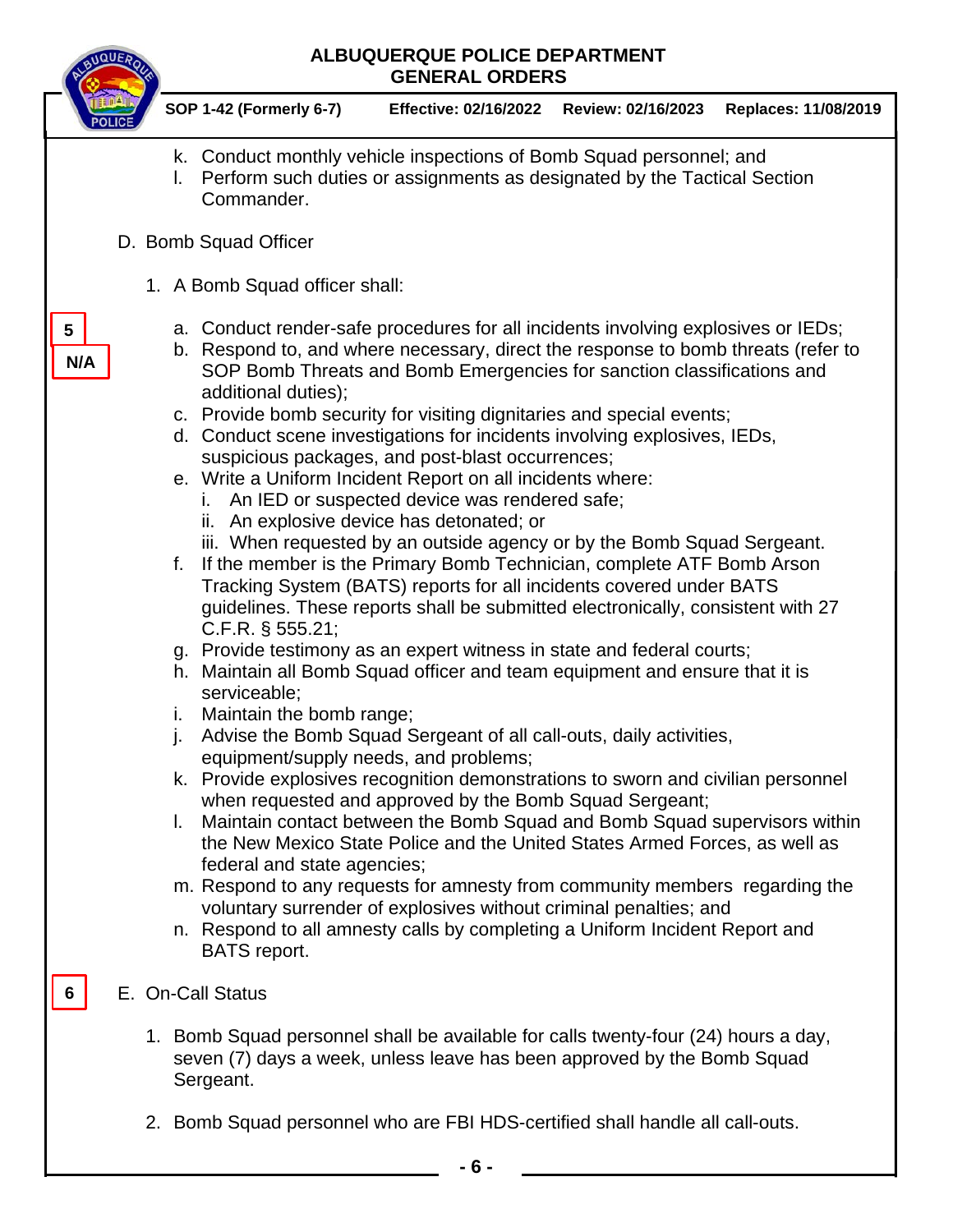|                              | ALBUQUERQUE POLICE DEPARTMENT<br><b>GENERAL ORDERS</b>                                                                                                                                                                                                                                                                                                                                                                                                                                                                                                                                                                                                                                                                                                                                                               |
|------------------------------|----------------------------------------------------------------------------------------------------------------------------------------------------------------------------------------------------------------------------------------------------------------------------------------------------------------------------------------------------------------------------------------------------------------------------------------------------------------------------------------------------------------------------------------------------------------------------------------------------------------------------------------------------------------------------------------------------------------------------------------------------------------------------------------------------------------------|
|                              | SOP 1-42 (Formerly 6-7)<br><b>Effective: 02/16/2022</b><br>Review: 02/16/2023<br>Replaces: 11/08/2019                                                                                                                                                                                                                                                                                                                                                                                                                                                                                                                                                                                                                                                                                                                |
| 5                            | 3. The Bomb Squad Sergeant shall be notified of all Bomb Squad callouts, if possible,<br>before responding to the call. If the Bomb Squad Sergeant is unavailable, the<br>Tactical Section Lieutenant shall be notified.                                                                                                                                                                                                                                                                                                                                                                                                                                                                                                                                                                                             |
|                              | F. Improvised Explosive Devices (IED)                                                                                                                                                                                                                                                                                                                                                                                                                                                                                                                                                                                                                                                                                                                                                                                |
|                              | 1. Depending on circumstances and exigencies, Bomb Squad personnel, including<br>the Bomb Squad Sergeant and Bomb Technicians, shall perform the following<br>procedures in the case of a suspected IED.                                                                                                                                                                                                                                                                                                                                                                                                                                                                                                                                                                                                             |
| 5                            | a. Bomb Squad personnel shall:<br>Obtain all available information before taking any action;<br>İ.<br>ii. Upon arrival, if they are the first Bomb Technician on-scene, check if<br>evacuation was conducted properly and ensure that scene perimeters have<br>been established:<br>1. After reviewing all available information, the Bomb Squad Sergeant or<br>Senior Bomb Technician shall decide whether to render the device safe<br>at the scene, blast it in place, or remove it to a safe disposal area.<br>iii. On IED calls or calls involving the recovery of explosives, ensure there are a<br>minimum of two (2) Bomb Technicians deployed;<br>iv. Set up and test all equipment before approaching the suspected item;<br>v. Call Albuquerque Fire Rescue (AFR) for a transport capable rescue unit and |
|                              | ensure that it is present at the scene before approaching an IED or<br>suspected explosive device;<br>vi. Restrict the use of hand entry of IEDs as a render safe procedure to life-                                                                                                                                                                                                                                                                                                                                                                                                                                                                                                                                                                                                                                 |
| $\mathbf{3}$<br>$\mathbf{3}$ | threatening situations only;<br>vii. If a scene is contaminated, wear appropriate protective clothing when<br>entering the immediate contamination area. Clothing to be worn includes<br>protective suits, double layer surgical gloves, eye protection, and a<br>respirator;                                                                                                                                                                                                                                                                                                                                                                                                                                                                                                                                        |
| 5                            | viii. Wear bomb suits in all situations except when it is physically impossible, and<br>when there is an explosive/flammable atmosphere, a potential of booby<br>traps, or as situations demand;<br>1. Only the on-scene Senior Bomb Technician or the Bomb Squad<br>Sergeant may determine whether wearing a bomb suit is not practicable.<br>ix. Apply the one-man approach to the situation, unless it would be unsafe or<br>impracticable to do so;                                                                                                                                                                                                                                                                                                                                                              |
|                              | x. X-ray an IED, as situations demand, prior to being moved;<br>xi. If an IED is to be moved, use remote removal procedures whenever<br>possible;<br>xii. Use a firearm to render an IED safe;<br>xiii. If a firearm is used for Render Safe Procedures (RSP), complete a Uniform<br>Incident Report.<br>1. The Bomb Squad Sergeant shall send a copy of the Uniform Incident<br>Report to the Internal Affairs Professional Standards (IAPS) Division<br>within forty-eight (48) hours of the completion of the call.                                                                                                                                                                                                                                                                                               |
|                              | - 7 -                                                                                                                                                                                                                                                                                                                                                                                                                                                                                                                                                                                                                                                                                                                                                                                                                |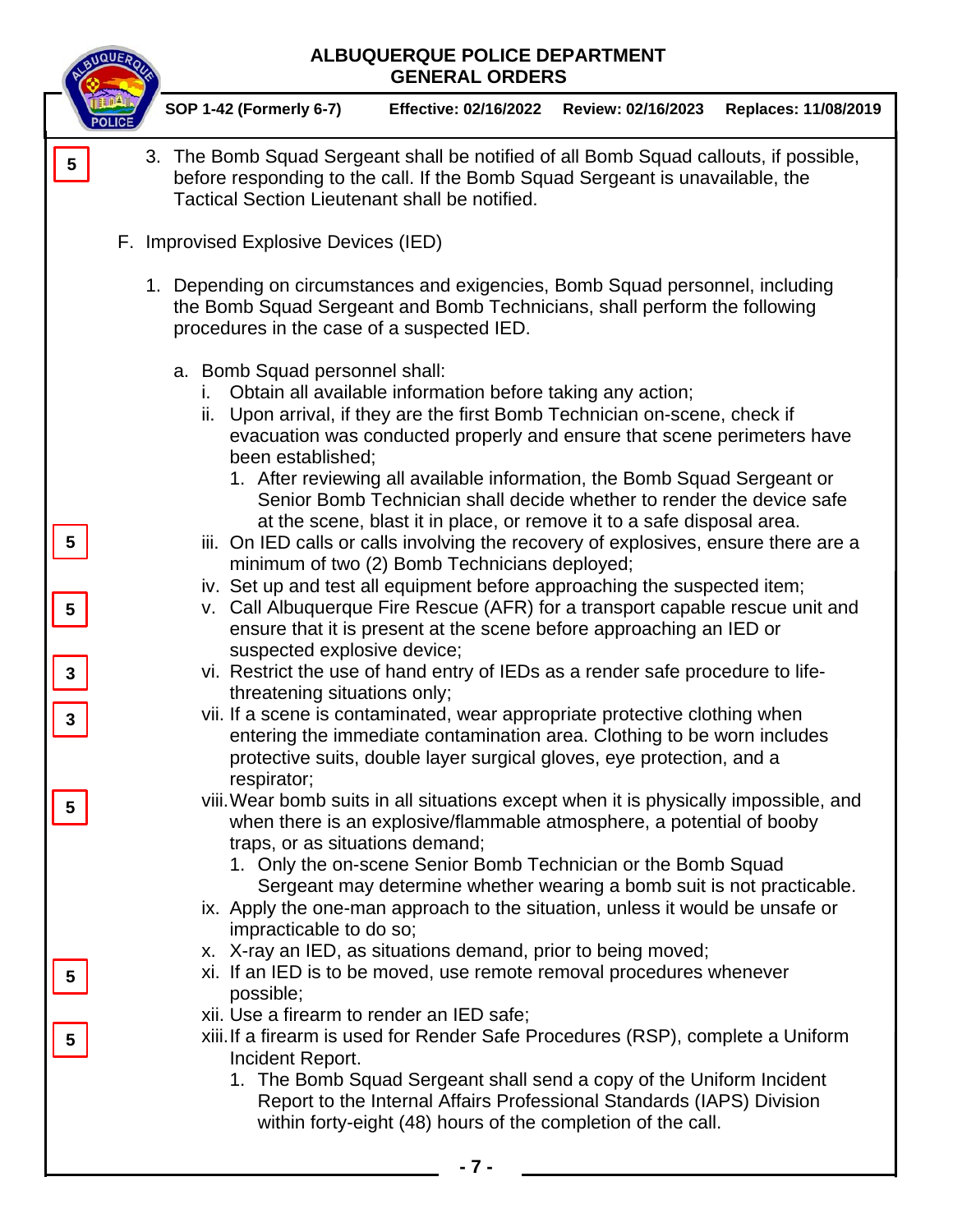### **ALBUQUERQUE POLICE DEPARTMENT GENERAL ORDERS**

|                              | ALBUQUERQUE POLICE DEPARTMENT<br><b>GENERAL ORDERS</b>                                                                                                                                                                                                                                                                                                                                                                                                                                                                                                                                                                                                                                                                                                                                                                                                                                                                                                                                                                                                                                                                                                                                                                                                                                                                                                                               |
|------------------------------|--------------------------------------------------------------------------------------------------------------------------------------------------------------------------------------------------------------------------------------------------------------------------------------------------------------------------------------------------------------------------------------------------------------------------------------------------------------------------------------------------------------------------------------------------------------------------------------------------------------------------------------------------------------------------------------------------------------------------------------------------------------------------------------------------------------------------------------------------------------------------------------------------------------------------------------------------------------------------------------------------------------------------------------------------------------------------------------------------------------------------------------------------------------------------------------------------------------------------------------------------------------------------------------------------------------------------------------------------------------------------------------|
|                              | SOP 1-42 (Formerly 6-7)<br>Effective: 02/16/2022    Review: 02/16/2023<br>Replaces: 11/08/2019                                                                                                                                                                                                                                                                                                                                                                                                                                                                                                                                                                                                                                                                                                                                                                                                                                                                                                                                                                                                                                                                                                                                                                                                                                                                                       |
| $\overline{\mathbf{5}}$<br>5 | 2. The Bomb Squad Sergeant shall notify the IAPS Division within twenty-<br>four (24) hours of the use of a firearm for RSPs.<br>xiv. If an IED is to be removed to a disposal area in a total containment vessel<br>(TCV), use a marked police escort as follows:<br>1. One vehicle shall be positioned two-hundred (200) feet behind the bomb<br>trailer, and one (1) vehicle shall be positioned two-hundred (200) feet in<br>front of the trailer towing vehicle;<br>2. The on-scene Field Services Bureau (FSB) supervisor shall be advised<br>of the route to be used;<br>3. Escort vehicles shall use their red lights and drive within the legal speed<br>limits in a safe and prudent manner, unless articulable exigent<br>circumstances are necessary to protect the health and safety of<br>Department personnel and the public;<br>4. Rescue and fire units shall follow the escort to the disposal site. Upon<br>arrival at the chosen site, the escorting vehicles shall be dismissed; and<br>5. The rescue and fire vehicles shall stand by until the IED is rendered safe.<br>All unauthorized personnel shall be cleared from the area.<br>b. The Bomb Squad Sergeant or the Senior Bomb Technician shall notify the<br>Emergency Communications Center (ECC) and all on-scene sworn personnel<br>prior to using RSPs that may elicit false "shots fired" reports. |
| $\mathbf{3}$                 | 2. The use of untrained personnel on an IED or suspect device is prohibited and shall<br>be grounds for removal from the Bomb Squad.                                                                                                                                                                                                                                                                                                                                                                                                                                                                                                                                                                                                                                                                                                                                                                                                                                                                                                                                                                                                                                                                                                                                                                                                                                                 |
| 6                            | G. Technical Support                                                                                                                                                                                                                                                                                                                                                                                                                                                                                                                                                                                                                                                                                                                                                                                                                                                                                                                                                                                                                                                                                                                                                                                                                                                                                                                                                                 |
|                              | 1. When requested, Bomb Squad personnel shall provide technical support to<br>investigative personnel, including personnel in FSB or the Violent Crimes Section.<br>Investigative responsibility for the incident shall remain with the appropriate<br>investigative unit. Technical support may include, but is not limited to:<br>a. Completing search of the crime scene;                                                                                                                                                                                                                                                                                                                                                                                                                                                                                                                                                                                                                                                                                                                                                                                                                                                                                                                                                                                                         |
|                              | b. Searching areas for booby traps and physical evidence;<br>c. Documenting, collecting, and handling evidence; and/or<br>d. Documenting crime scene items related to explosives, such as photographs<br>and diagrams.                                                                                                                                                                                                                                                                                                                                                                                                                                                                                                                                                                                                                                                                                                                                                                                                                                                                                                                                                                                                                                                                                                                                                               |
|                              | 2. Additional Bomb Technicians may be called to incidents that the Bomb Squad<br>Sergeant designates as serious in nature.                                                                                                                                                                                                                                                                                                                                                                                                                                                                                                                                                                                                                                                                                                                                                                                                                                                                                                                                                                                                                                                                                                                                                                                                                                                           |
|                              | H. Bomb Technician Equipment                                                                                                                                                                                                                                                                                                                                                                                                                                                                                                                                                                                                                                                                                                                                                                                                                                                                                                                                                                                                                                                                                                                                                                                                                                                                                                                                                         |
|                              | 1. All Bomb Squad equipment shall be maintained and inspected monthly by full-time<br>Bomb Squad personnel, to include:                                                                                                                                                                                                                                                                                                                                                                                                                                                                                                                                                                                                                                                                                                                                                                                                                                                                                                                                                                                                                                                                                                                                                                                                                                                              |
|                              | a. Bomb Squad equipment truck;<br>b. Bomb suits;                                                                                                                                                                                                                                                                                                                                                                                                                                                                                                                                                                                                                                                                                                                                                                                                                                                                                                                                                                                                                                                                                                                                                                                                                                                                                                                                     |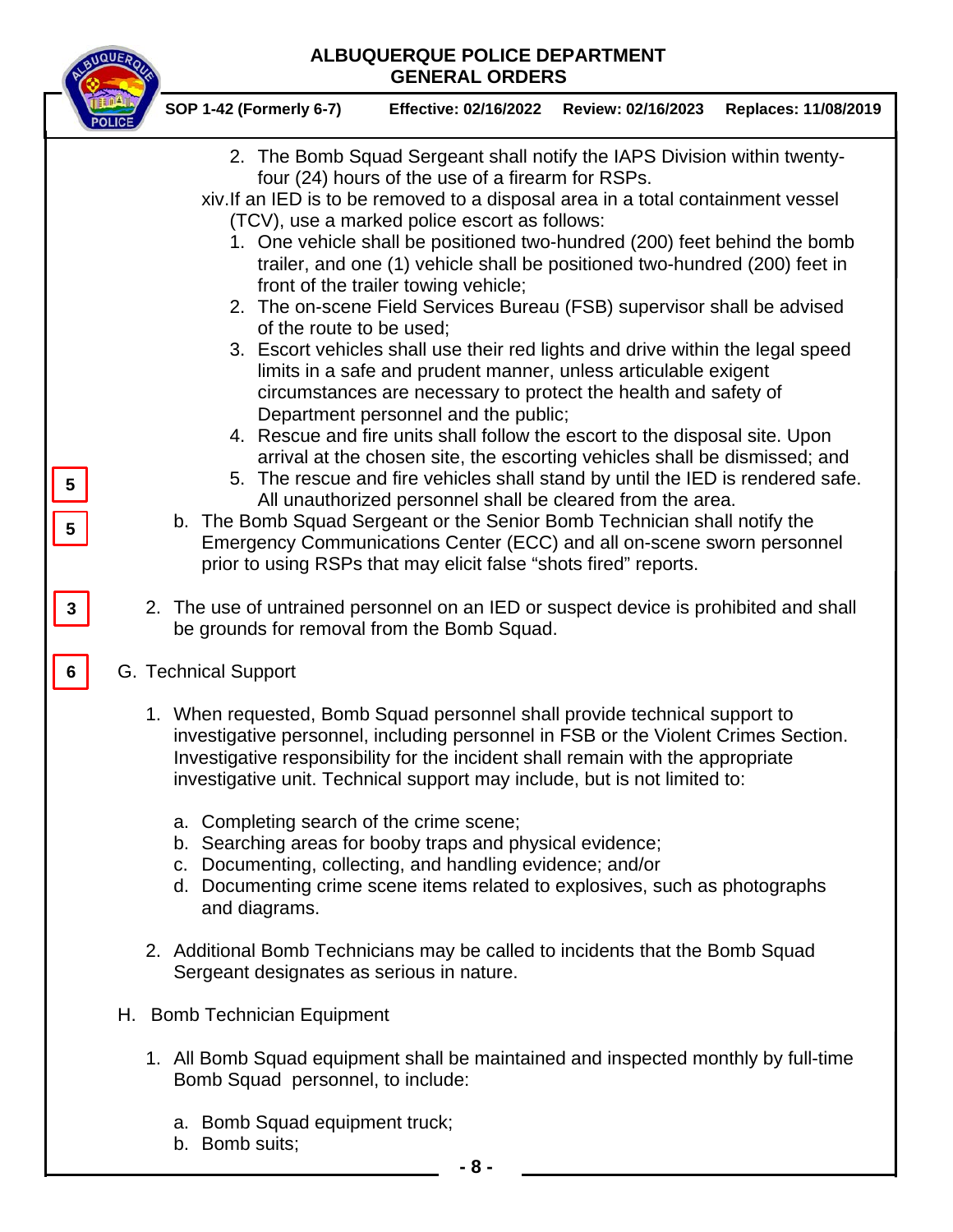|   |    | <b>ALBUQUERQUE POLICE DEPARTMENT</b><br><b>GENERAL ORDERS</b>                                                                                                                                                                                                                                                                                                |  |  |
|---|----|--------------------------------------------------------------------------------------------------------------------------------------------------------------------------------------------------------------------------------------------------------------------------------------------------------------------------------------------------------------|--|--|
|   |    | <b>SOP 1-42 (Formerly 6-7)</b><br><b>Effective: 02/16/2022</b><br>Review: 02/16/2023<br>Replaces: 11/08/2019                                                                                                                                                                                                                                                 |  |  |
|   |    | c. Bomb tools to include x-ray, disrupters, hand tools, etc.; and<br>d. Batteries removed, replaced, charged, and tested.                                                                                                                                                                                                                                    |  |  |
|   |    | 2. The Bomb Squad equipment truck shall be inspected monthly and restocked as<br>needed. Bomb Squad personnel shall report any maintenance or supplies needing<br>replenishment to the Bomb Squad Sergeant.                                                                                                                                                  |  |  |
| 6 | L. | <b>Explosive Magazines Used to Store Explosives</b>                                                                                                                                                                                                                                                                                                          |  |  |
|   |    | 1. The explosive magazines are as follows:                                                                                                                                                                                                                                                                                                                   |  |  |
|   |    | a. Magazine A: Non-evidentiary class 1.1 or less explosives except detonators;<br>Magazine B: Evidentiary class 1.1 or less explosives except detonators;<br>b.<br>Magazine C: Supplies, class 1.1 or less except detonators; and<br>C.<br>d. EOD safe (detonator magazine): All evidentiary or non-evidentiary detonators.                                  |  |  |
| 5 |    | 2. Entry Logs                                                                                                                                                                                                                                                                                                                                                |  |  |
|   |    | a. Only Bomb Squad personnel shall have access to explosive magazines.<br>b. Bomb Squad personnel shall fill out entry logs each time a magazine is entered.                                                                                                                                                                                                 |  |  |
| 5 |    | 3. Evidence Tagging Into Bomb Squad Magazines                                                                                                                                                                                                                                                                                                                |  |  |
|   |    | a. Bomb Squad personnel shall complete a Department evidence tag on all types<br>of evidence to be stored in the evidence magazine.<br>b. The items shall be logged on the magazine entry log as evidence.<br>The hard copy and white copy shall be attached to the item(s) being tagged.<br>C.<br>The yellow copy shall be retained by the Bomb Technician. |  |  |
|   |    | 4. Audit of Bomb Squad Explosive Magazines                                                                                                                                                                                                                                                                                                                   |  |  |
|   |    | a. The contents of the magazines shall be audited semi-annually.<br>b. Each magazine and content shall be checked weekly. The inspecting officer<br>shall log magazine checks in the magazine log book.                                                                                                                                                      |  |  |
|   |    | J. Destruction of Hazardous Chemicals                                                                                                                                                                                                                                                                                                                        |  |  |
|   |    | 1. Bomb Squad personnel shall not take possession of chemicals or other toxic<br>substances if, according to the New Mexico Environment Department (NMED) the<br>destruction of such materials poses a danger to the environment unless the<br>substances pose an immediate threat to public safety.                                                         |  |  |
|   |    | 2. Bomb Squad personnel shall not take possession of or remove hazardous<br>chemicals or toxic substances for disposal unless the items have been deemed an<br>explosive hazard or unless the substances pose an immediate threat to public<br>safety.                                                                                                       |  |  |
|   |    | - 9 -                                                                                                                                                                                                                                                                                                                                                        |  |  |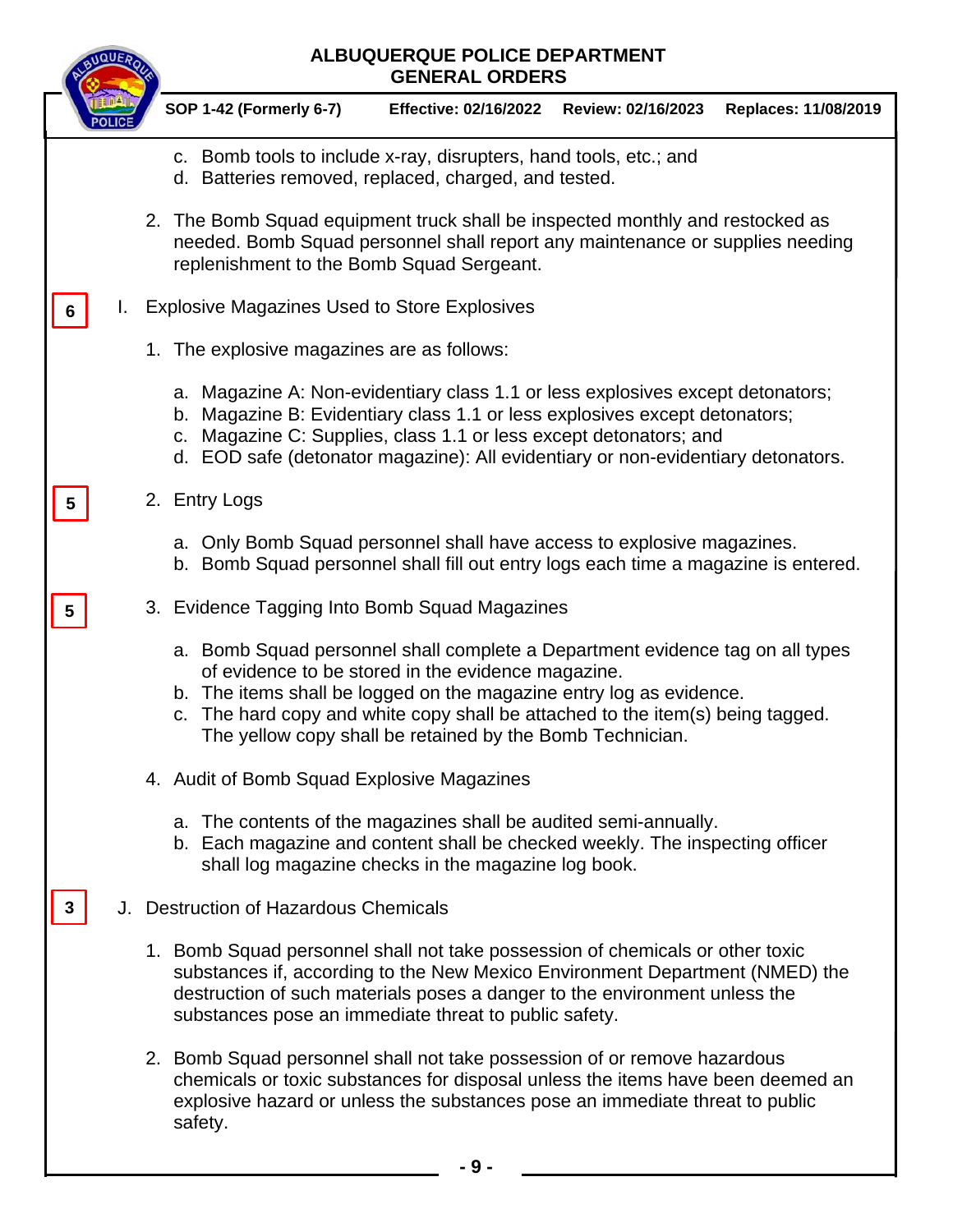|   |  | <b>ALBUQUERQUE POLICE DEPARTMENT</b><br><b>GENERAL ORDERS</b>                                                                                                                                                                    |                                             |  |                      |
|---|--|----------------------------------------------------------------------------------------------------------------------------------------------------------------------------------------------------------------------------------|---------------------------------------------|--|----------------------|
|   |  | SOP 1-42 (Formerly 6-7)                                                                                                                                                                                                          | Effective: 02/16/2022    Review: 02/16/2023 |  | Replaces: 11/08/2019 |
|   |  | 3. The AFR Hazardous Materials Unit shall be called to coordinate on the disposal of<br>hazardous material.                                                                                                                      |                                             |  |                      |
|   |  | 4. Bomb Squad personnel may support the AFR Hazardous Materials Unit as directed<br>by the Bomb Squad Sergeant.                                                                                                                  |                                             |  |                      |
| 5 |  | 5. The NMED shall be contacted for advice in determining the appropriate destruction<br>of chemicals.                                                                                                                            |                                             |  |                      |
| 6 |  | K. Use of Kirtland Air Force Base Bomb Squad                                                                                                                                                                                     |                                             |  |                      |
|   |  | 1. The Kirtland Air Force Base (KAFB) Bomb Squad may be used to assist on calls<br>relating to military ordnance.                                                                                                                |                                             |  |                      |
|   |  | 2. The Bomb Squad Sergeant or Primary Bomb Technician shall make any requests<br>for KAFB Bomb Squad assistance.                                                                                                                 |                                             |  |                      |
|   |  | 3. When using the KAFB Bomb Squad, the requesting Bomb Technician shall<br>respond to the scene of the call to serve as a liaison between the Bomb Squad and<br>the KAFB Bomb Squad.                                             |                                             |  |                      |
|   |  | 4. Large demolitions or contraband destructions may be coordinated with the KAFB<br>Bomb Squad.                                                                                                                                  |                                             |  |                      |
| 6 |  | L. Explosive Range Protocol                                                                                                                                                                                                      |                                             |  |                      |
|   |  | 1. The following divisions/agencies shall be contacted thirty (30) minutes prior to a<br>large blast:                                                                                                                            |                                             |  |                      |
|   |  | a. ECC, the Albuquerque International Sunport airport tower, and the KAFB Law<br><b>Enforcement Desk.</b>                                                                                                                        |                                             |  |                      |
|   |  | 2. The explosive range limit shall be twenty-five (25) pounds or less of high<br>explosives unless prior arrangements have been made with the airport tower, but<br>not more than three hundred (300) pounds of high explosives. |                                             |  |                      |
|   |  | 3. A visual check of the area shall be made prior to any detonation.                                                                                                                                                             |                                             |  |                      |
|   |  | 4. Avoid detonations during inclement weather and thermal inversions, if possible.                                                                                                                                               |                                             |  |                      |
| 3 |  | 5. Only authorized Bomb Squad personnel or persons authorized by the Bomb Squad<br>Sergeant or the Bomb Squad Safety Officer shall be allowed on the Explosive<br>Range during demolitions.                                      |                                             |  |                      |
|   |  | 6. Other agencies requesting the use of the Explosive Range shall be required to<br>follow the provisions outlined in this Standard Operating Procedure (SOP).                                                                   |                                             |  |                      |
|   |  |                                                                                                                                                                                                                                  | - 10 -                                      |  |                      |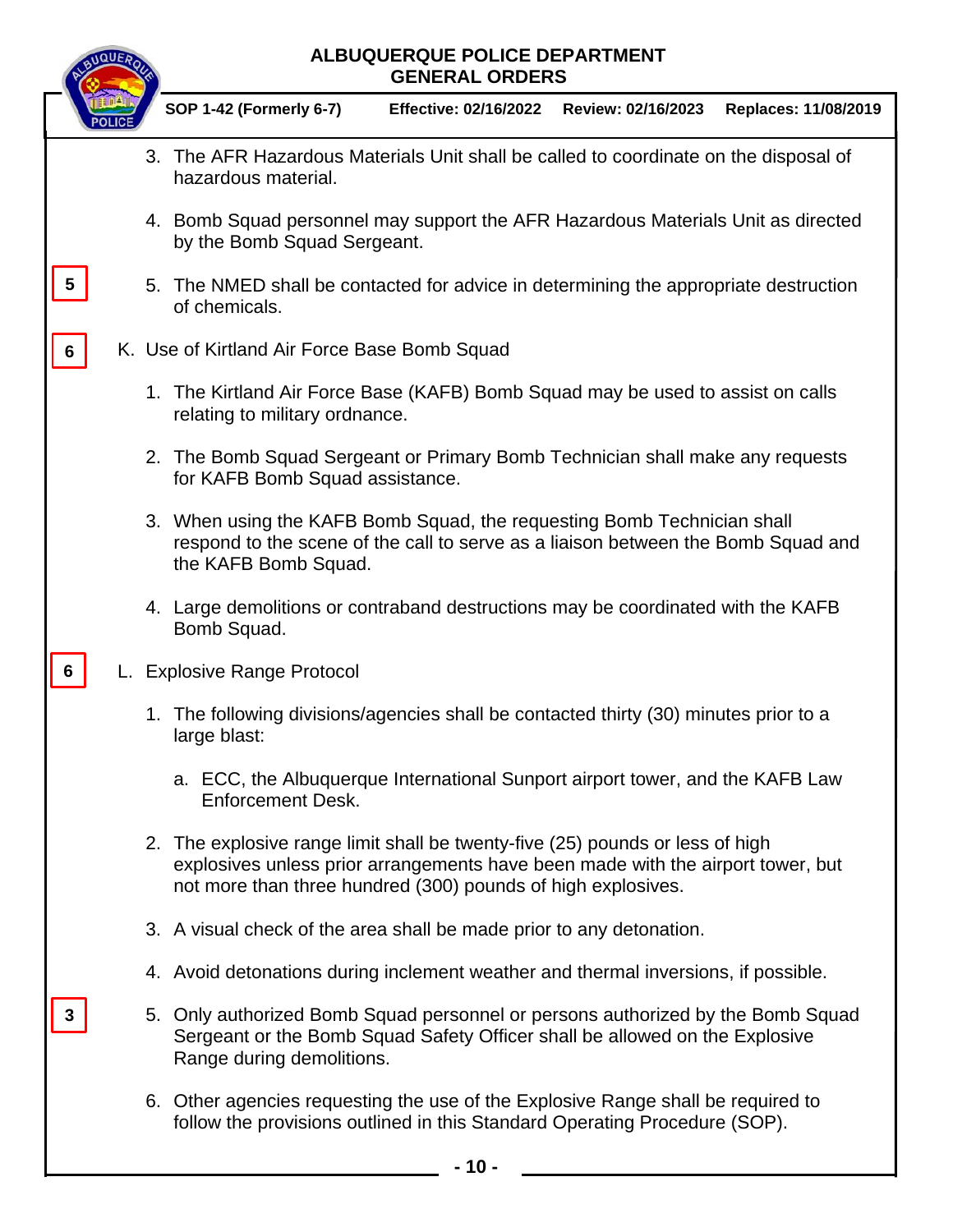|     |    | ALBUQUERQUE POLICE DEPARTMENT<br><b>GENERAL ORDERS</b>                                                                                                                                                                                                                            |
|-----|----|-----------------------------------------------------------------------------------------------------------------------------------------------------------------------------------------------------------------------------------------------------------------------------------|
|     |    | <b>SOP 1-42 (Formerly 6-7)</b><br><b>Effective: 02/16/2022</b><br>Review: 02/16/2023<br>Replaces: 11/08/2019                                                                                                                                                                      |
|     |    | 7. Bomb Technicians shall ensure that sufficient amounts of explosives are used<br>during all demolitions so that the range is kept clean and all items are completely<br>destroyed.                                                                                              |
|     |    | M. Range Safety                                                                                                                                                                                                                                                                   |
|     |    | 1. All items to be destroyed shall be delivered to the blast site by those persons<br>requesting a demolition.                                                                                                                                                                    |
|     |    | 2. All demolitions shall require a minimum of two Bomb Technicians.                                                                                                                                                                                                               |
|     |    | 3. The Bomb Squad Blasting Officer shall be responsible for the number, design, and<br>timing of each blast.                                                                                                                                                                      |
|     |    | 4. The Bomb Squad Safety Officer shall oversee the operation by making sure that all<br>observers and Bomb Technicians are in safe areas during the demolition<br>procedure. All Bomb Technicians shall have the authority to stop all action if a<br>safety problem is observed. |
|     | 5. | Inspections Unit personnel shall be at the disposal site if Department evidence is<br>being destroyed.                                                                                                                                                                            |
| 6   |    | N. Explosive Detector Canine (EDC)                                                                                                                                                                                                                                                |
|     |    | 1. An EDC shall be trained on as many different explosive odors, as possible.                                                                                                                                                                                                     |
|     |    | 2. The minimum explosive odor requirements are:                                                                                                                                                                                                                                   |
|     |    | a. RDX;<br>b. PETN;<br>c. Smokeless powder;<br>d. Black powder;<br>e. TNT;<br>Dynamite; and<br>f.<br>g. Ammonium nitrate.                                                                                                                                                         |
| 5   |    | 3. EDC Handlers shall certify with their canine once a year through a nationally-<br>accredited certification entity.                                                                                                                                                             |
|     |    | 4. EDC Handlers shall train with their EDC a minimum of four (4) hours per week.                                                                                                                                                                                                  |
|     |    | 5. The final determination to use an EDC shall be at the discretion of the EDC<br>Handler and must be based on EDC training guidelines.                                                                                                                                           |
| N/A |    | 6. An EDC Handler's maintenance of the EDC and handler compensation shall be<br>consistent with SOP K-9 Unit (refer to SOP K-9 Unit for sanction classifications and                                                                                                              |